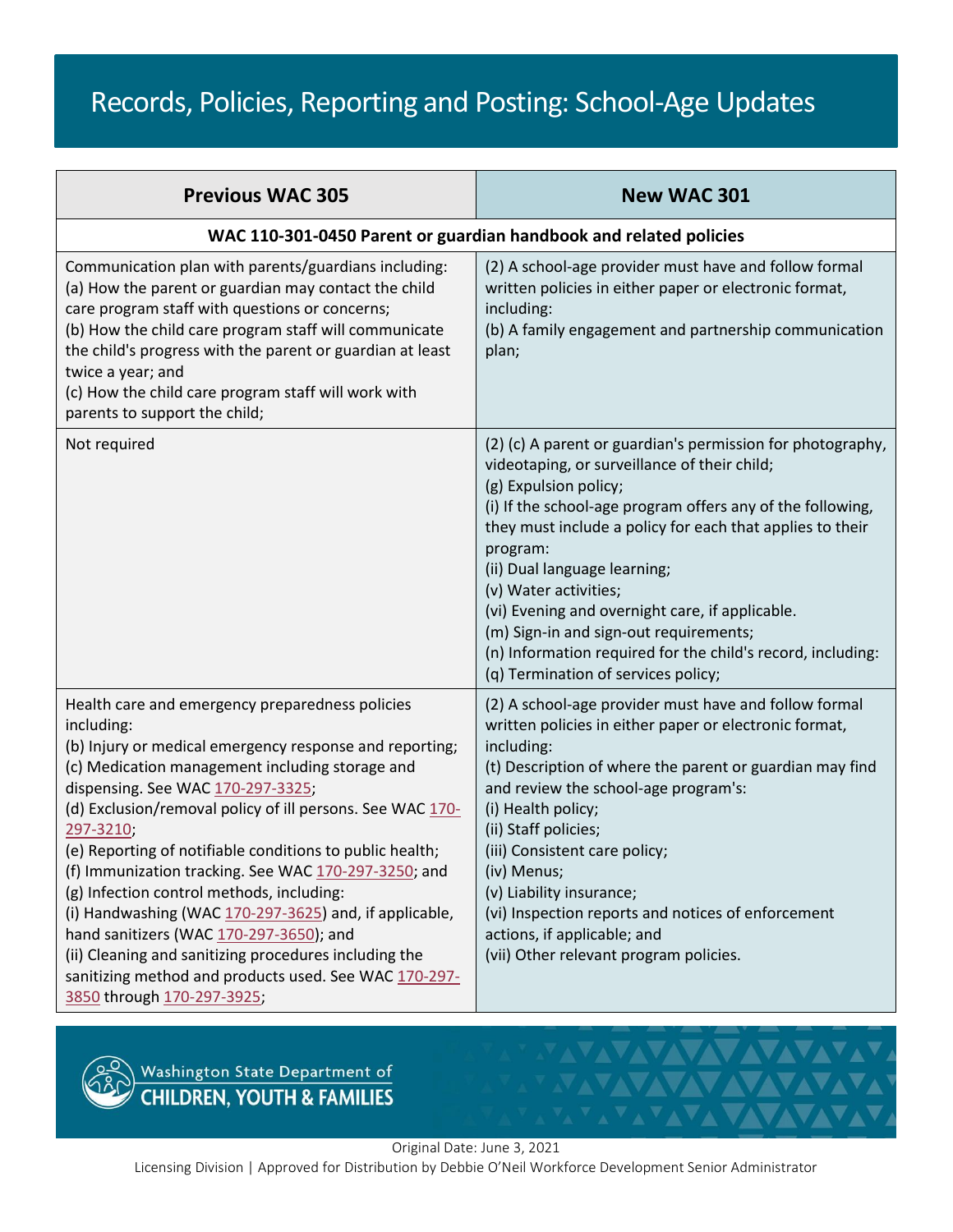| (6) Typical daily schedule, including sample curriculum;<br>(7) The program's policy on use of media such as movies,<br>television, computers and music, in child learning and<br>development;<br>(19) Food service practices, including:<br>(a) Meal and snack schedule;<br>(b) How child food preferences are addressed; and<br>(c) Guidelines on food brought from the child's<br>(22) Staffing plan;<br>(23) Access to staff training and professional<br>development records; | Not Required                                                                                                                                                                                                                                                                                                                                                                                                                                                                                                                                                                                                                                                                                                                                                                                                                                                                                                                                                                                                                                   |
|------------------------------------------------------------------------------------------------------------------------------------------------------------------------------------------------------------------------------------------------------------------------------------------------------------------------------------------------------------------------------------------------------------------------------------------------------------------------------------|------------------------------------------------------------------------------------------------------------------------------------------------------------------------------------------------------------------------------------------------------------------------------------------------------------------------------------------------------------------------------------------------------------------------------------------------------------------------------------------------------------------------------------------------------------------------------------------------------------------------------------------------------------------------------------------------------------------------------------------------------------------------------------------------------------------------------------------------------------------------------------------------------------------------------------------------------------------------------------------------------------------------------------------------|
|                                                                                                                                                                                                                                                                                                                                                                                                                                                                                    | WAC 110-301-0455 Attendance records                                                                                                                                                                                                                                                                                                                                                                                                                                                                                                                                                                                                                                                                                                                                                                                                                                                                                                                                                                                                            |
| Not Required                                                                                                                                                                                                                                                                                                                                                                                                                                                                       | (1) A school-age provider may keep a child in care up to a<br>maximum of ten hours each day. If needed, the<br>maximum time may be extended based upon the parent<br>or guardian's work, an agreed upon alternate schedule,<br>or travel to and from the school-age program.                                                                                                                                                                                                                                                                                                                                                                                                                                                                                                                                                                                                                                                                                                                                                                   |
| (2) Names of staff being counted to meet the daily staff-<br>to-child ratio requirements.                                                                                                                                                                                                                                                                                                                                                                                          | (3) A school-age provider must keep daily staff<br>attendance records for each classroom or group of<br>children. These attendance records must be on paper or<br>in an electronic format and clearly document:<br>(a) The name of each staff member (including staff<br>assigned to care for children with special needs and one-<br>on-one care) and volunteers;<br>(b) The number of children in each classroom or with<br>each group of children;<br>(c) The staff-to-child ratio;<br>(d) The date; and<br>(e) Start and end times of the assigned staff or<br>volunteers.                                                                                                                                                                                                                                                                                                                                                                                                                                                                 |
| No language present regarding electronic records.                                                                                                                                                                                                                                                                                                                                                                                                                                  | (4) If the attendance records are kept electronically, the<br>electronic system must:<br>(a) Record either an electronic signature, swipecard,<br>personal identification number (PIN), biometric reader,<br>or similar action by the parent, guardian, or authorized<br>person when signing the child in or out of care (or staff<br>notation of who picked up or dropped off along with time<br>in and out if authorized person does not have electronic<br>signature, swipe card, PIN, biometric reader or similar<br>action);<br>(b) Ensure the authenticity, confidentiality, integrity,<br>security, accessibility, and protection against disproof of<br>the electronic records;<br>(c) Be able to produce an authentic, verifiable and<br>uniquely identified written record for each transaction;<br>(d) Be able to authenticate (prove the identity of) the<br>sender of the record and ensure that the electronic<br>record has not been altered;<br>(e) Be able to capture an electronic record for each<br>transaction conducted; |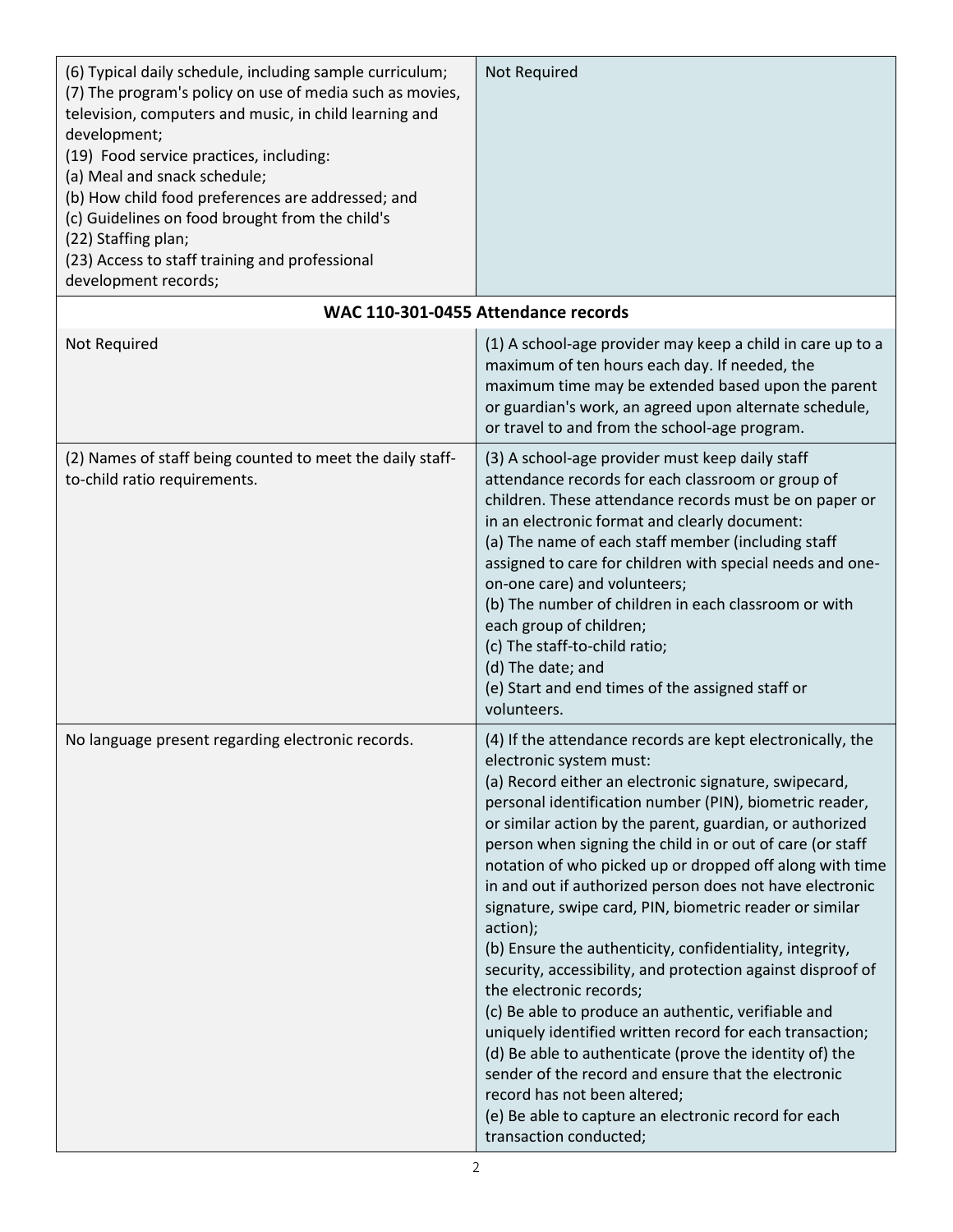|                                                                                                                                                                                                                                                                                                                                                                                                                                                                                                             | (f) Be able to retain the electronic record in an accessible<br>form for their legal minimum retention period;<br>(g) Be able to search and retrieve electronic records in<br>the normal course of business; and<br>(h) Be able to perform in an accurate, reliable, and<br>consistent manner in the normal course of business.<br>(5) Electronic attendance records must contain<br>information necessary to reproduce the entire electronic<br>record and associated signatures in a form that permits a<br>person viewing or printing the entire electronic record to<br>verify the:<br>(a) Contents of the electronic record;<br>(b) Person signing the electronic record; and<br>(c) Date signatures were executed                                                                                                                                                                            |
|-------------------------------------------------------------------------------------------------------------------------------------------------------------------------------------------------------------------------------------------------------------------------------------------------------------------------------------------------------------------------------------------------------------------------------------------------------------------------------------------------------------|----------------------------------------------------------------------------------------------------------------------------------------------------------------------------------------------------------------------------------------------------------------------------------------------------------------------------------------------------------------------------------------------------------------------------------------------------------------------------------------------------------------------------------------------------------------------------------------------------------------------------------------------------------------------------------------------------------------------------------------------------------------------------------------------------------------------------------------------------------------------------------------------------|
|                                                                                                                                                                                                                                                                                                                                                                                                                                                                                                             | <b>WAC 110-301-0460 Child records</b>                                                                                                                                                                                                                                                                                                                                                                                                                                                                                                                                                                                                                                                                                                                                                                                                                                                              |
| Did not include language on bathing, water activities<br>including swimming pools or other bodies of water, and<br>photo, video, or surveillance activity.                                                                                                                                                                                                                                                                                                                                                  | Includes: parent permission for water activities including<br>swimming pools or other bodies of water, and photo,<br>video, or surveillance activity.<br>(1) A school-age provider must keep current<br>individualized enrollment and health records for all<br>enrolled children, including children of staff, updated<br>annually or more often as health records are updated.<br>(a) A child's record must be kept in a confidential manner<br>but in an area easily accessible to staff.<br>(2) Each child's enrollment record must include the<br>following:<br>(f) Signed parent or guardian permissions, pursuant to<br>WAC 110-301-0450 as applicable for:<br>(iii) Bathing, if the program uses a bathtub or shower<br>described in WAC 110-301-0220(3)<br>(iv) Water activities including swimming pools or other<br>bodies of water; and<br>(v) Photo, video, or surveillance activity. |
| Previously did not provide an option for documentation<br>of physical or dental exams.<br>WAC 110-305-2050 Child records-Contents.<br>(1) An enrollment record is required for every child who<br>is enrolled and counted in capacity. Each child's<br>enrollment record must include the following:<br>(e) The child's health history that includes:<br>(i) Known health conditions such as allergies, asthma, and<br>diabetes;<br>(ii) Date of last physical exam; and<br>(iii) Date of last dental exam. | Includes the words "if available" added to "Dates of the<br>child's last physical exam and dental exam"<br>(4) A health record is required for every child who is<br>enrolled and counted in a school-age program's capacity.<br>A health record must include:<br>(f) Dates of the child's last physical exam and dental<br>exam, if available;                                                                                                                                                                                                                                                                                                                                                                                                                                                                                                                                                    |
| Incident Reports: Required that the injury/incident<br>report included a written or verbal notice to the<br>parent/guardian in situations where injuries required first<br>aid only.<br>WAC 110-305-3575 Injuries requiring first aid only.                                                                                                                                                                                                                                                                 | Incident Reports: The difference in 301 is that a provider<br>must have "evidence that a copy of the incident or injury<br>report was given to the child's parent or guardian."<br>(4) A health record is required for every child who is<br>enrolled and counted in a school-age program's capacity.<br>A health record must include:                                                                                                                                                                                                                                                                                                                                                                                                                                                                                                                                                             |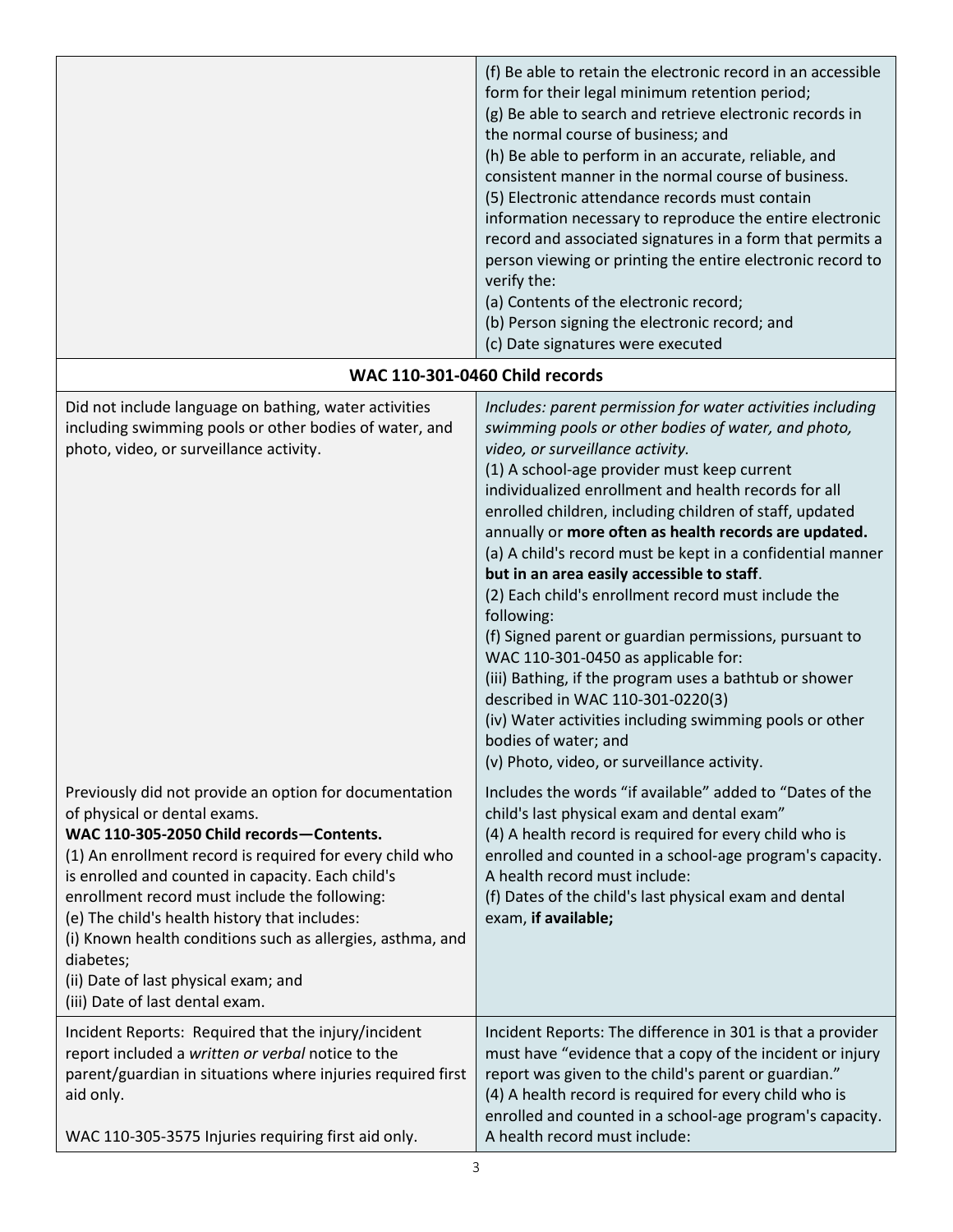| When a child has an injury that requires first aid only, a<br>written or verbal notice must be given by program staff<br>to the parent or guardian and a record must:                                                                                                                                                                                          | (i) An incident or injury report, pursuant to 110-301-<br>0475, that includes:<br>(i) The date and description of the child's incident or<br>injury;<br>(ii) Treatment provided to the child while in care;<br>(iii) The names of the school-age program staff providing<br>the treatment; and<br>(iv) Evidence that a copy of the incident or injury report<br>was given to the child's parent or guardian.                                                                                                                                                                                                                                                                                                                                                                                                                       |
|----------------------------------------------------------------------------------------------------------------------------------------------------------------------------------------------------------------------------------------------------------------------------------------------------------------------------------------------------------------|------------------------------------------------------------------------------------------------------------------------------------------------------------------------------------------------------------------------------------------------------------------------------------------------------------------------------------------------------------------------------------------------------------------------------------------------------------------------------------------------------------------------------------------------------------------------------------------------------------------------------------------------------------------------------------------------------------------------------------------------------------------------------------------------------------------------------------|
| Not Required                                                                                                                                                                                                                                                                                                                                                   | (4) A health record is required for every child who is<br>enrolled and counted in a school-age program's capacity.<br>A health record must include:<br>(j) Documentation that a provider reported food<br>poisoning or contagious diseases to the local health<br>jurisdiction or the DOH, if applicable.                                                                                                                                                                                                                                                                                                                                                                                                                                                                                                                          |
| WAC 110-301-0465 Retaining facility and program records                                                                                                                                                                                                                                                                                                        |                                                                                                                                                                                                                                                                                                                                                                                                                                                                                                                                                                                                                                                                                                                                                                                                                                    |
| WAC 110-305-2000 Recordkeeping-Records available to<br>the department.<br>The licensee must keep all records required in this<br>chapter for a minimum of five years:<br>(1) All records from the previous twelve months must be<br>kept in the licensed space as defined in WAC 170-297-<br>0010 and be available immediately for the department's<br>review. | (1) A school-age provider must keep the records required<br>in this chapter for a minimum of three years unless<br>otherwise indicated.<br>(2) Attendance records must be kept for a minimum of<br>five years.                                                                                                                                                                                                                                                                                                                                                                                                                                                                                                                                                                                                                     |
| Although 110-305 did require policies, and other<br>documents as part of their business, it did not specifically<br>state which documentation must be retained and made<br>available for review.                                                                                                                                                               | Similar rules, however 110-301 includes a detailed list of<br>records that must retained and available for department<br>review.<br>(5) A school-age provider must keep the following<br>records available for department review:<br>(a) The parent or guardian handbook;<br>(b) Food temperature logs pursuant to CACFP, if<br>applicable;<br>(c) Child incident and illness logs;<br>(d) Vaccination records for pets or animals that are<br>housed in the school-age program and/or accessible to<br>children during program operating hours, or both;<br>(e) Car insurance policy, if applicable;<br>(f) Program planning schedule;<br>(g) Documents from department visits (inspections,<br>monitoring, compliance agreements, and safety plans);<br>and<br>(h) Waivers or variances from department rules, if<br>applicable. |
|                                                                                                                                                                                                                                                                                                                                                                | WAC 110-301-0470 Emergency preparedness plan                                                                                                                                                                                                                                                                                                                                                                                                                                                                                                                                                                                                                                                                                                                                                                                       |
| Similar rules, however 110-305 required the licensee to<br>post a written fire evacuation plan at a place that was<br>clearly visible to the staff, parents, guardians, and<br>volunteers.                                                                                                                                                                     | Chapter 110-301 does not require evacuation plans<br>placed in a location clearly visible for staff, parents and<br>guardians. However, in order to orient staff and families                                                                                                                                                                                                                                                                                                                                                                                                                                                                                                                                                                                                                                                      |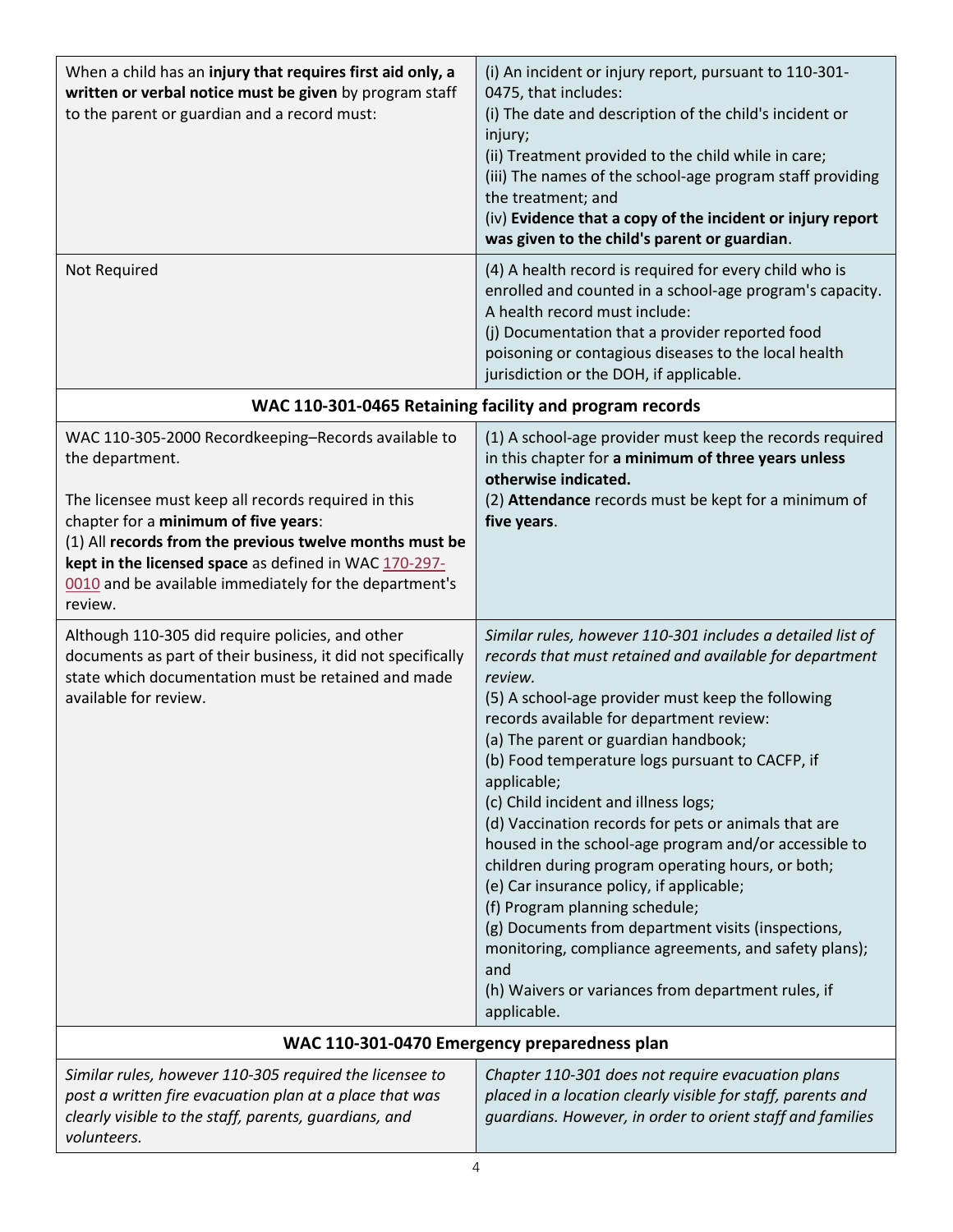| WAC 110-305-2825 Fire evacuation plan.<br>(2) The licensee or designee must develop a written fire<br>evacuation plan and post it at a place that is clearly<br>visible to the staff, parents, guardians, and volunteers.<br>The evacuation plan must be evaluated annually and<br>updated as needed. | to emergency procedures, Chapter 110-301 requires that<br>plans are reviewed as follows:<br>(1) A school-age provider must have and follow a written<br>emergency preparedness plan. The plan must be<br>reviewed and approved by the department prior to when<br>significant changes are made. Emergency preparedness<br>plans must:<br>(f) Be reviewed at program orientation, annually with all<br>school-age program staff with documented signatures,<br>and when the plan is updated; and<br>(g) Be reviewed with parents or guardians when a child<br>is enrolled and when the plan is updated.                                                                                                                                                                                                                                                                                                                                                                                                                                                                                                                                                                                                                                                                                                             |
|-------------------------------------------------------------------------------------------------------------------------------------------------------------------------------------------------------------------------------------------------------------------------------------------------------|--------------------------------------------------------------------------------------------------------------------------------------------------------------------------------------------------------------------------------------------------------------------------------------------------------------------------------------------------------------------------------------------------------------------------------------------------------------------------------------------------------------------------------------------------------------------------------------------------------------------------------------------------------------------------------------------------------------------------------------------------------------------------------------------------------------------------------------------------------------------------------------------------------------------------------------------------------------------------------------------------------------------------------------------------------------------------------------------------------------------------------------------------------------------------------------------------------------------------------------------------------------------------------------------------------------------|
| Similar rules however 110-305 did not include the added<br>language we find in 110-301. Additionally, fire evacuation<br>plans were organized separately from disaster<br>preparedness.                                                                                                               | Instead of separating out fire evacuation plans from<br>disaster preparedness, 110-301 organizes all<br>requirements relating to emergency preparedness<br>(regardless of circumstance) into one heading. Plans must<br>be reviewed and approved by the department prior to<br>when significant changes are made.<br>The plans must address:<br>What the provider would do if the provider has an<br>emergency and a child(ren) is left unsupervised<br>What the school-age program must do if parents are<br>not able to get to their children for up to three days,<br>and allows programs<br>In addition, 110-301 allows providers who are in areas<br>where local emergency plans are already in place, such as<br>school districts, a school-age program to adopt or amend<br>such procedures when developing their own plan.<br>This section also includes the highlighted language that<br>was not entirely in 110-305:<br>(1) A school-age provider must have and follow a written<br>emergency preparedness plan. The plan must be<br>reviewed and approved by the department prior to when<br>significant changes are made. Emergency preparedness<br>plans must:<br>(e) Must follow requirements in chapter 212-12 WAC,<br>Fire marshal standards, and the state fire marshal's<br>office requirements; |
| WAC 110-305-2850 Disaster plan.<br>(3) The licensee must keep on the premises a three-day<br>supply of food, water, and medications required by<br>individual children for use in a disaster, lockdown, or<br>shelter-in-place incident.                                                              | New regulations still include a requirement to maintain<br>emergency supplies on the premises to accommodate<br>three days. The change is that a program located on<br>school premises may utilize existing supplies located in<br>the school.<br>(3) A school-age provider must keep on the premises a<br>three-day supply of food, water, and life-sustaining<br>medication for the licensed capacity of children and<br>current staff for use in case of an emergency. If a<br>program is located in a public or private school building                                                                                                                                                                                                                                                                                                                                                                                                                                                                                                                                                                                                                                                                                                                                                                        |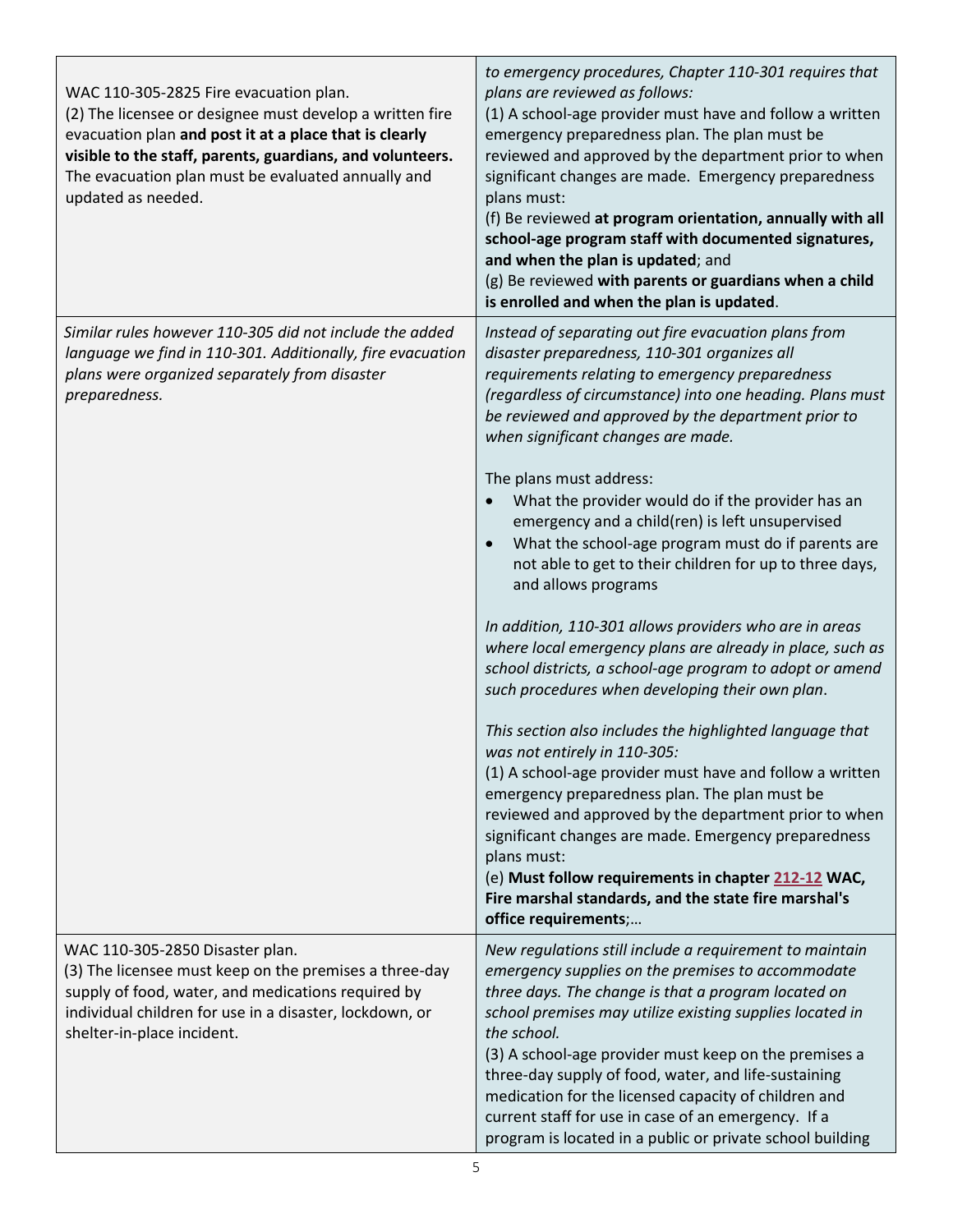|                                                                                                                                                                                                                                                                                                                                                                                                                                                                                                                                                                                                                                                                                                                                                                                                                                                    | with an existing three-day supply of food and water that<br>would sustain the school-age program's licensed capacity<br>of children and staff, the school-age provider may<br>submit to the department documentation from the<br>school verifying the school agrees to allow the school-<br>age program to access and use the three-day supply of<br>food and water in an emergency.                                                                                                                                                                                                                                                                                                                                                                                                                     |
|----------------------------------------------------------------------------------------------------------------------------------------------------------------------------------------------------------------------------------------------------------------------------------------------------------------------------------------------------------------------------------------------------------------------------------------------------------------------------------------------------------------------------------------------------------------------------------------------------------------------------------------------------------------------------------------------------------------------------------------------------------------------------------------------------------------------------------------------------|----------------------------------------------------------------------------------------------------------------------------------------------------------------------------------------------------------------------------------------------------------------------------------------------------------------------------------------------------------------------------------------------------------------------------------------------------------------------------------------------------------------------------------------------------------------------------------------------------------------------------------------------------------------------------------------------------------------------------------------------------------------------------------------------------------|
| WAC 110-305-2900 required the following:<br>The licensee and program staff must practice emergency<br>drills with the children as follows:<br>(1) Fire/evacuation drill: Once each calendar month;<br>(2) Earthquake or lockdown/shelter-in-place drill: Once<br>every three calendar months; and<br>(3) Emergency drills must be conducted during different<br>times of the day.                                                                                                                                                                                                                                                                                                                                                                                                                                                                  | New regulation expanded the language to include:<br>(4) A school-age provider must practice and record<br>emergency drills with staff and children as follows:<br>(c) Emergency drills must be conducted with a variety of<br>staff and at different times of the day, including in the<br>evening and during overnight care hours if the school-age<br>program offers care for children during those hours.                                                                                                                                                                                                                                                                                                                                                                                             |
|                                                                                                                                                                                                                                                                                                                                                                                                                                                                                                                                                                                                                                                                                                                                                                                                                                                    | WAC 110-301-0475 Duty to protect children and report incidents                                                                                                                                                                                                                                                                                                                                                                                                                                                                                                                                                                                                                                                                                                                                           |
| WAC 110-305 separated out reporting requirements<br>across several the following WAC subsections:<br>WAC 110-305-1525 Change in circumstances.<br>WAC 110-305-2200 Reporting incidents to 911<br>$\bullet$<br>(emergency services).<br>WAC 110-305-2225 Reporting incidents to<br>$\bullet$<br>Washington poison center.<br>WAC 110-305-2250 Reporting incidents to child's<br>$\bullet$<br>parent or guardian and the department.<br>WAC 110-305-2275 Other incident reporting to the<br>$\bullet$<br>department.<br>WAC 110-305-2300 Reporting to DSHS children's<br>$\bullet$<br>administration intake.<br>WAC 110-305-3575 Injuries requiring first aid only.<br>$\bullet$<br>WAC 110-305-3600 Injuries or illness requiring<br>$\bullet$<br>professional medical treatment.<br>WAC 110-305-6275 Abuse and neglect-Protection<br>and training. | WAC 110-301 consolidated reporting requirements into<br>one section to improve the ease of reference, and<br>streamlined the language to improve clarity and guidance<br>on what is required.<br>(3) In addition to reporting to the department by phone<br>or email, a school-age provider must submit a written<br>incident report of the following on a department form<br>within twenty-four hours:<br>(a) Situations that required an emergency response from<br>emergency services (911), Washington poison center, or<br>DOH;<br>(b) Situations that occur while children are in care that<br>may put children at risk including, but not limited to,<br>inappropriate sexual touching, neglect, physical abuse,<br>maltreatment, or exploitation; and<br>(c) A serious injury to a child in care |
| Previously, 110-305 did not require an incident report be<br>submitted to DCYF for the same situations.                                                                                                                                                                                                                                                                                                                                                                                                                                                                                                                                                                                                                                                                                                                                            | (3) In addition to reporting to the department by phone<br>or email, a school-age provider must submit a written<br>incident report of the following on a department form<br>within twenty-four hours:<br>(a) Situations that required an emergency response from<br>emergency services (911), Washington poison center, or<br>DOH;<br>(b) Situations that occur while children are in care that<br>may put children at risk including, but not limited to,<br>inappropriate sexual touching, neglect, physical abuse,<br>maltreatment, or exploitation; and                                                                                                                                                                                                                                             |

(c) A serious injury to a child in care.

## **WAC 110-301-0480 Transportation and off-site activity policy**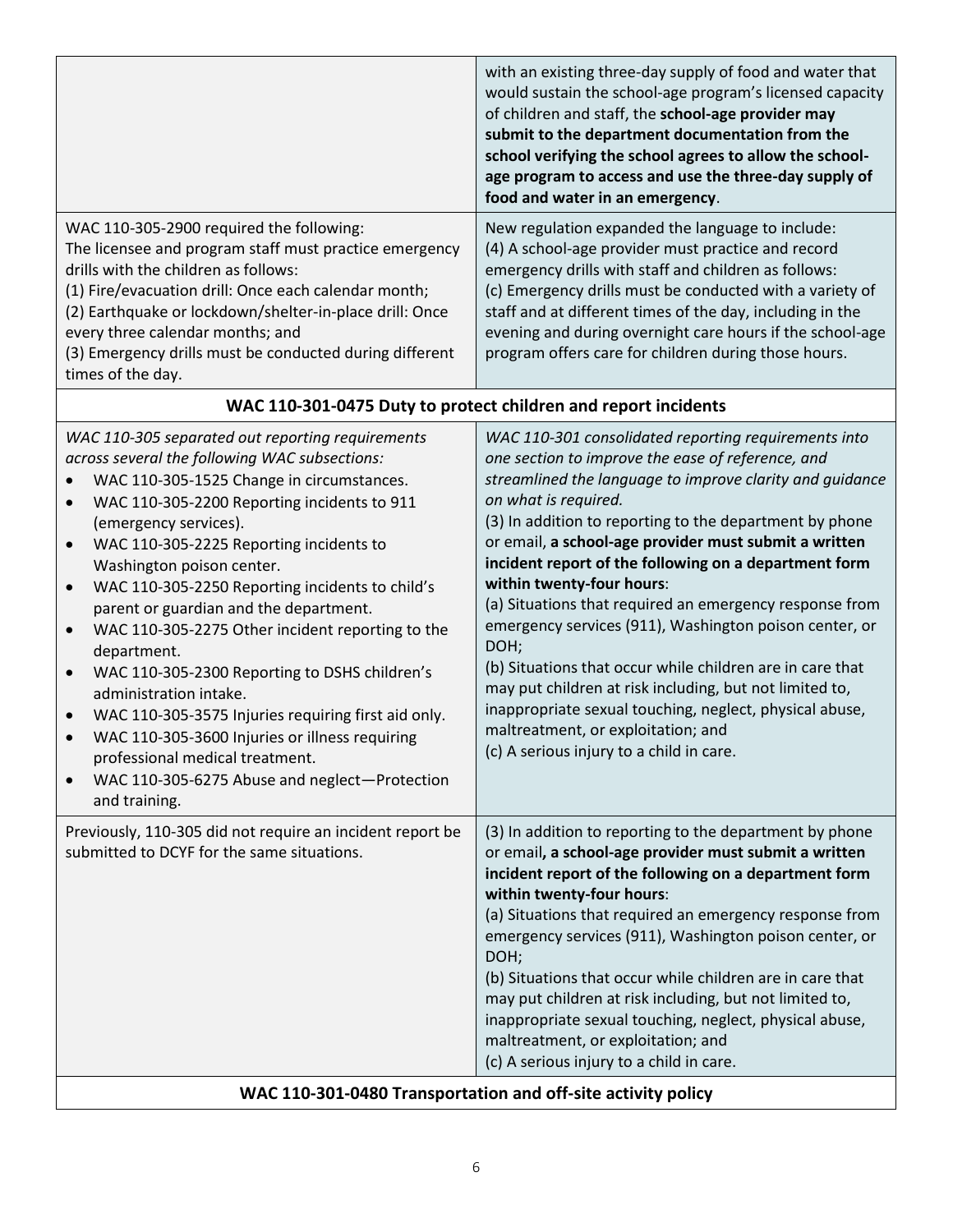| Requires the program's off-site activity policy include a<br>policy for charging of fees.                                                                                                                                                                                                                                                                                                                                                                                                                                                                                              | Does not require that the provider establish policies for<br>charging of fees.                                                                                                                                                                                                                                                                                                                                                                                                                                                                                                                                                                                                                                                                                                                                                                                                                                                                                                                                                                                                                                                             |
|----------------------------------------------------------------------------------------------------------------------------------------------------------------------------------------------------------------------------------------------------------------------------------------------------------------------------------------------------------------------------------------------------------------------------------------------------------------------------------------------------------------------------------------------------------------------------------------|--------------------------------------------------------------------------------------------------------------------------------------------------------------------------------------------------------------------------------------------------------------------------------------------------------------------------------------------------------------------------------------------------------------------------------------------------------------------------------------------------------------------------------------------------------------------------------------------------------------------------------------------------------------------------------------------------------------------------------------------------------------------------------------------------------------------------------------------------------------------------------------------------------------------------------------------------------------------------------------------------------------------------------------------------------------------------------------------------------------------------------------------|
| WAC 110-305-2450 Off-site activity policy.<br>A written policy for off-site activities is required and must<br>include:<br>(7) A policy for charging of fees, if any.                                                                                                                                                                                                                                                                                                                                                                                                                  |                                                                                                                                                                                                                                                                                                                                                                                                                                                                                                                                                                                                                                                                                                                                                                                                                                                                                                                                                                                                                                                                                                                                            |
| Did not require the provider to outline these policies and<br>procedures.<br>WAC 110-305 separated out reporting requirements<br>across several the following WAC subsections:<br>WAC 110-305-2450 Off-site activity policy<br>WAC 110-305-6400 Off-site activities-Parent or<br>$\bullet$<br>guardian permission<br>WAC 110-305-6425 Off-site activity supervision<br>$\bullet$<br>WAC 110-305-6450 Off-site activity-Emergency<br>$\bullet$<br>information and supplies<br>WAC 110-305-6475 Transportation<br>$\bullet$<br>WAC 110-305-6500 Using public transportation<br>$\bullet$ | WAC 110-301 consolidated reporting requirements into<br>one section to improve the ease of reference, and<br>streamlined the language to improve clarity and quidance<br>on what is required.<br>(1) A school-age provider must have and follow a<br>transportation and off-site activity policy for personal or<br>public transportation service, or nonmotorized travel<br>offered to children in care.<br>(a) The transportation and off-site activity policy must<br>include routine trips, which must not exceed two hours<br>in a vehicle per day for any individual child.<br>(b) Written parent or guardian authorization to transport<br>the parent or guardian's child. The written authorization<br>must be:<br>(i) A specific event, date, and anticipated travel time;<br>(ii) A specific type of trip (for example, transporting to<br>and from school, or transporting to and from a field trip);<br>or<br>(iii) A full range of trips a child may take while in the<br>school-age provider's care.<br>(c) Written notices to parents or guardians, to be given at<br>least twenty-four hours before field trips are taken. |
|                                                                                                                                                                                                                                                                                                                                                                                                                                                                                                                                                                                        | WAC 110-301-0485 Termination of services policy                                                                                                                                                                                                                                                                                                                                                                                                                                                                                                                                                                                                                                                                                                                                                                                                                                                                                                                                                                                                                                                                                            |
| WAC 110-305 required SA programs include info about<br>enrollment and disenrollment process in their parent<br>handbooks, however did not include specific language on<br>'Termination of services'.                                                                                                                                                                                                                                                                                                                                                                                   | (1) A school-age provider must have and follow a<br>termination of services policy.<br>(2) A school-age provider may terminate a child's<br>services due to that child's parent or guardian's inability<br>to meet the expectations and requirements of the<br>school-age program. Expectations and requirements of<br>the program may include unpaid bills, continual late<br>arrivals, or a parent, guardian or family member's<br>inappropriate or unsafe behavior in or near school-age<br>program space.                                                                                                                                                                                                                                                                                                                                                                                                                                                                                                                                                                                                                              |
|                                                                                                                                                                                                                                                                                                                                                                                                                                                                                                                                                                                        | WAC 110-301-0486 Expulsion policy                                                                                                                                                                                                                                                                                                                                                                                                                                                                                                                                                                                                                                                                                                                                                                                                                                                                                                                                                                                                                                                                                                          |
| WAC 110-305 required SA programs to include info about<br>enrollment and disenrollment process in their parent<br>handbooks, however did not include language on<br>expulsion, or behaviors that would support expelling a<br>program from care.                                                                                                                                                                                                                                                                                                                                       | (1) A school-age provider must have and follow an<br>expulsion policy, pursuant to WAC 110-301-0340.<br>(2) An expulsion policy must:<br>(a) Provide examples of behavior that could lead to<br>expulsion from the school-age program;<br>(b) Detail steps the provider takes to avoid expelling a<br>child including, but not limited to, environmental and<br>staffing changes;                                                                                                                                                                                                                                                                                                                                                                                                                                                                                                                                                                                                                                                                                                                                                          |